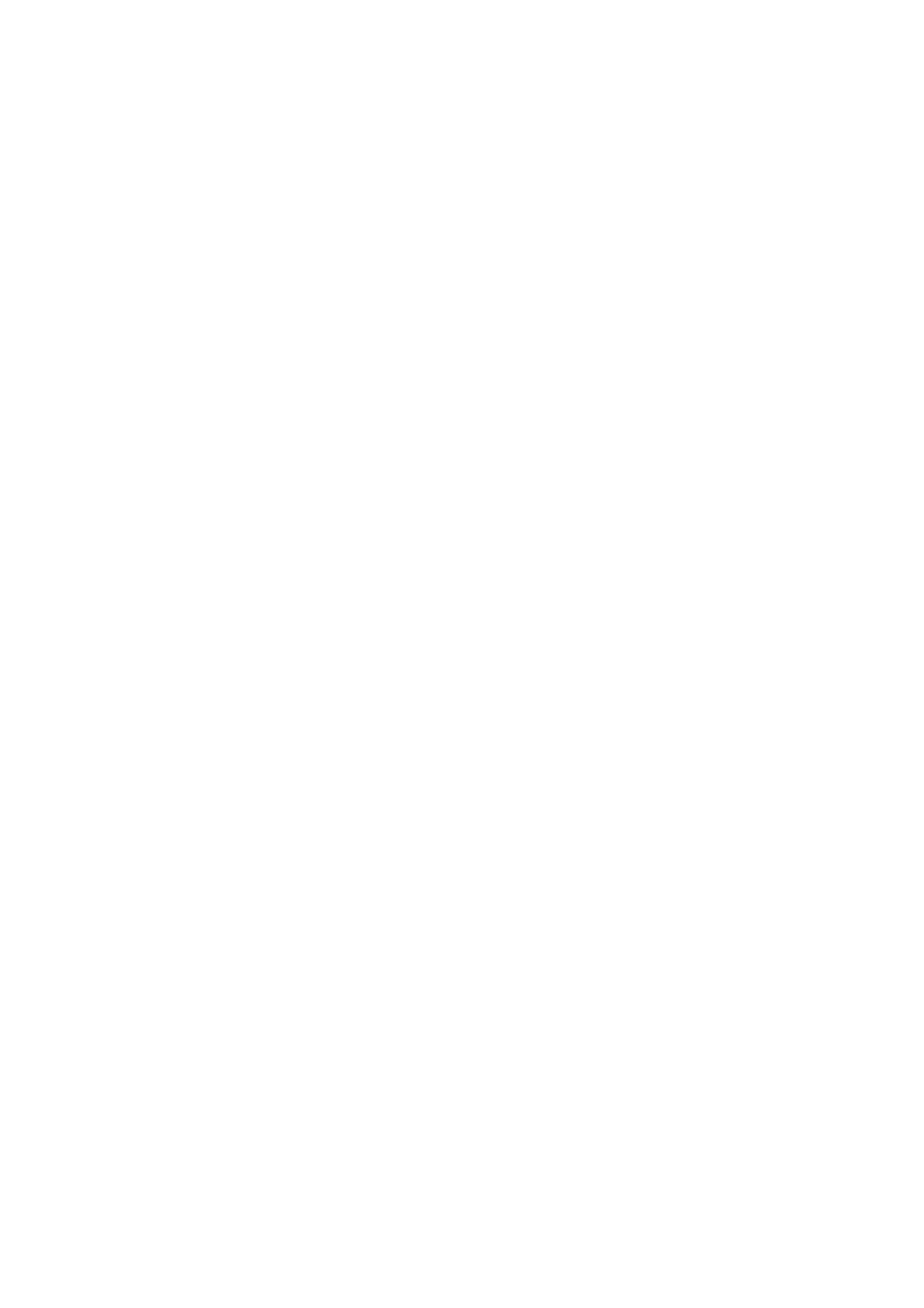*I certify that this public bill, which originated in the Legislative Assembly, has finally passed the Legislative Council and the Legislative Assembly of New South Wales.*

> *Clerk of the Legislative Assembly. Legislative Assembly, Sydney,* , 2009



New South Wales

## **Education Amendment Bill 2009**

Act No , 2009

An Act to amend the *Education Act 1990* to change the school leaving age.

*I have examined this bill and find it to correspond in all respects with the bill as finally passed by both Houses.*

*Assistant Speaker of the Legislative Assembly.*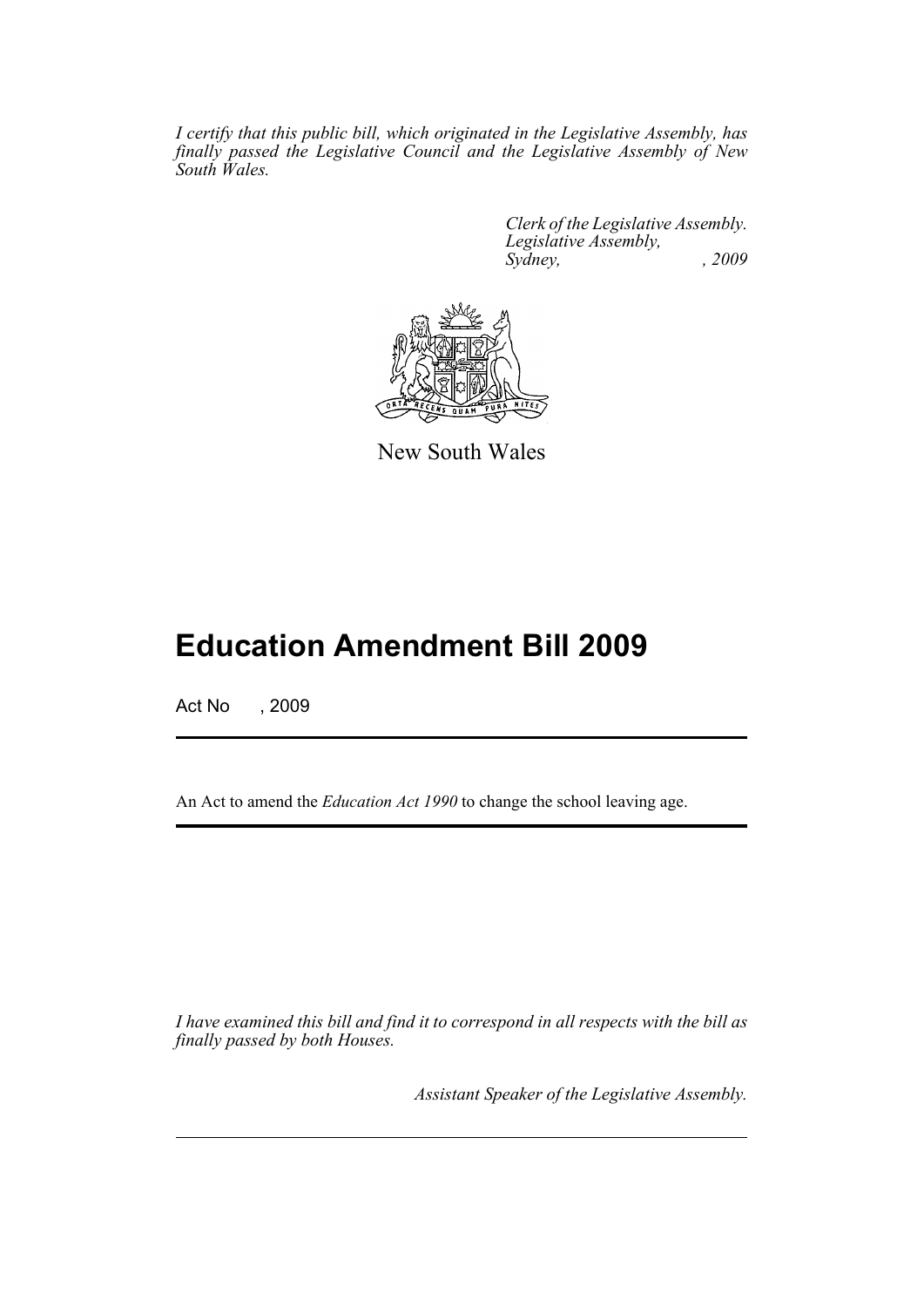Clause 1 Education Amendment Bill 2009

## <span id="page-3-0"></span>**The Legislature of New South Wales enacts:**

#### **1 Name of Act**

This Act is the *Education Amendment Act 2009*.

### <span id="page-3-1"></span>**2 Commencement**

This Act commences on 1 January 2010.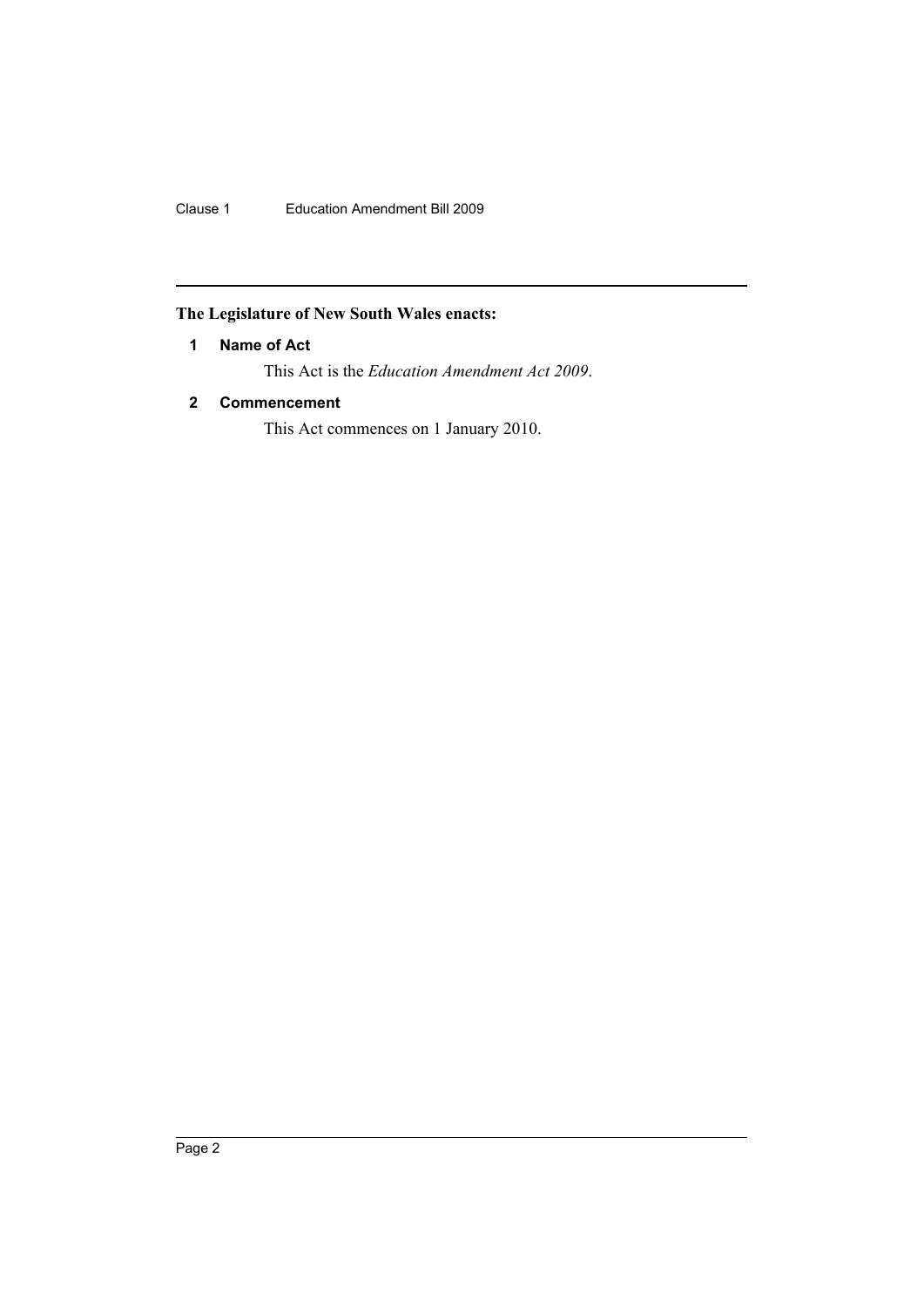## <span id="page-4-0"></span>**Schedule 1 Amendment of Education Act 1990 No 8**

#### **[1] Section 3 Definitions**

Omit the definition of *compulsory school-age* from section 3 (1). Insert instead:

*compulsory school-age*—see section 21B.

#### **[2] Section 21B**

Insert before section 22:

#### **21B Compulsory school-age**

- (1) For the purposes of this Act, a child is of compulsory school-age if the child is of or above the age of 6 years and below the minimum school leaving age.
- (2) The minimum school leaving age is:
	- (a) the age at which the child completes Year 10 of secondary education (subject to participation required by subsection  $(3)$ , or
	- (b) the age of 17 years,
	- whichever first occurs.
- (3) A child who completes Year 10 of secondary education but who is below the age of 17 years is of compulsory school-age unless the child participates on a full-time basis in:
	- (a) approved education or training, or
	- (b) if the child is of or above the age of 15 years—paid work or a combination of approved education or training and paid work.
- (4) A child ceasing to be of compulsory school-age because of that participation does not revert to being of compulsory school-age because of a cessation in participation for any reason so long as the interruption in participation does not exceed a total period of 3 months in any 12-month period or such other period approved by the Minister.
- (5) The completion of Year 10 of secondary education is:
	- (a) the completion of Year 10 of secondary education in this State (whether by school education or home schooling), or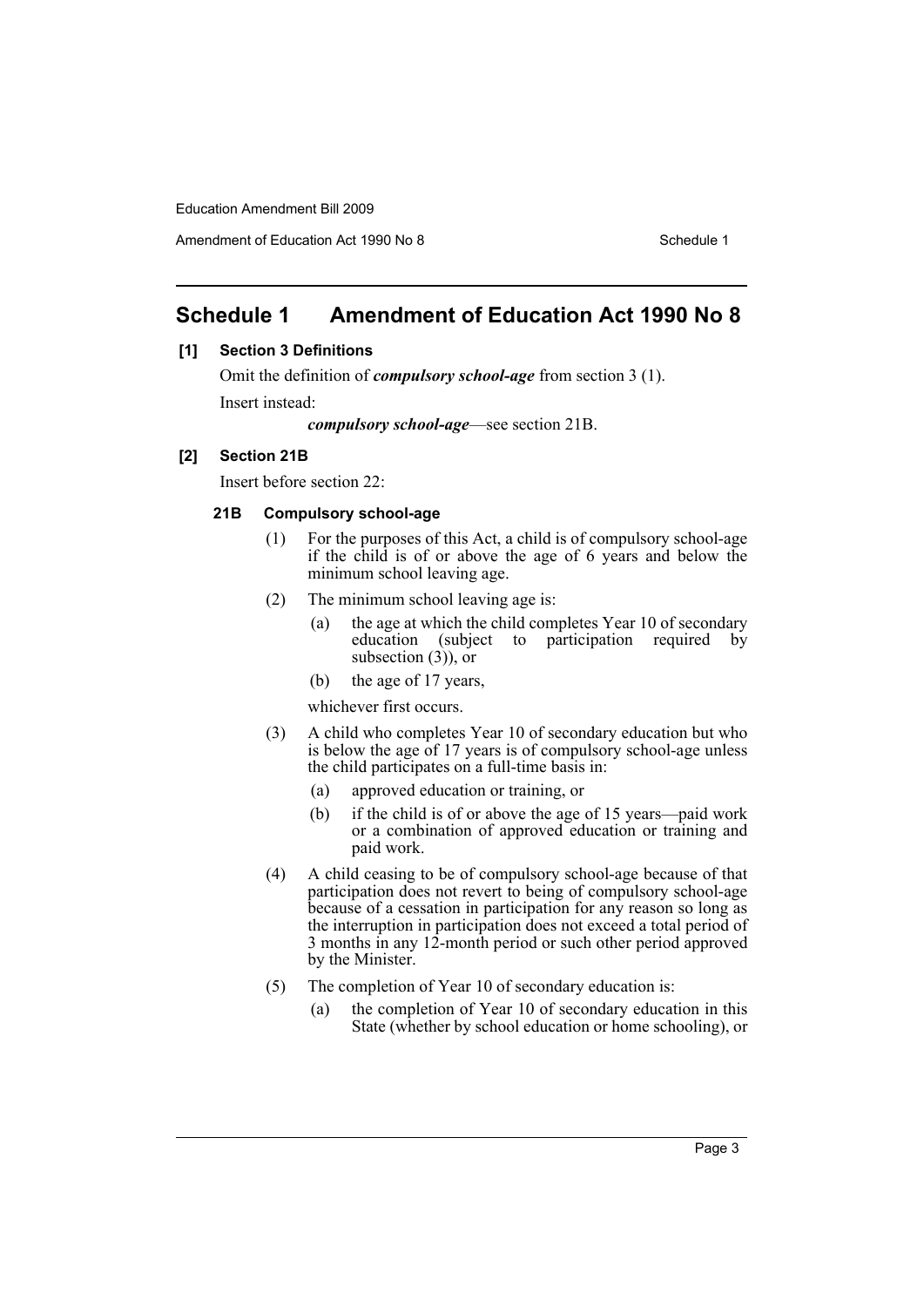Schedule 1 Amendment of Education Act 1990 No 8

- (b) the completion of a course provided by the TAFE Commission that is approved by the Minister as the equivalent of Year 10 of secondary education in this State, or
- (c) the completion, outside of this State, of the equivalent of Year 10 of secondary education in this State, or
- (d) the completion of education in any special circumstances approved by the Minister.
- (6) Participation in approved education or training is participation in any of the following:
	- (a) a higher education course within the meaning of the *Higher Education Act 2001*,
	- (b) a vocational course within the meaning of the *Vocational Education and Training Act 2005*,
	- (c) an apprenticeship or traineeship within the meaning of the *Apprenticeship and Traineeship Act 2001*,
	- (d) any other education or training approved by the Minister.
- (7) The regulations may prescribe rules and criteria that are to be applied for the purposes of this section in determining:
	- (a) whether a child has completed Year 10, or
	- (b) whether a child is participating in paid work, or
	- (c) whether a child is participating in approved education or training, or
	- (d) whether such participation is on a full-time basis.

Subject to the regulations, participation on a full-time basis in paid work is participation for an average of 25 hours per week.

#### **[3] Sections 22 and 23 (1)**

Omit "a child of or above the age of 6 and below the age of 15" wherever occurring.

Insert instead "a child of compulsory school-age".

#### **[4] Section 23 Offence to fail to send child to school**

Insert at the end of section 23 (2) (d):

- , or
- (e) the child is of or above the age of 16 years and is no longer living with the defendant, and the child's absence from school was not due to any default of the defendant.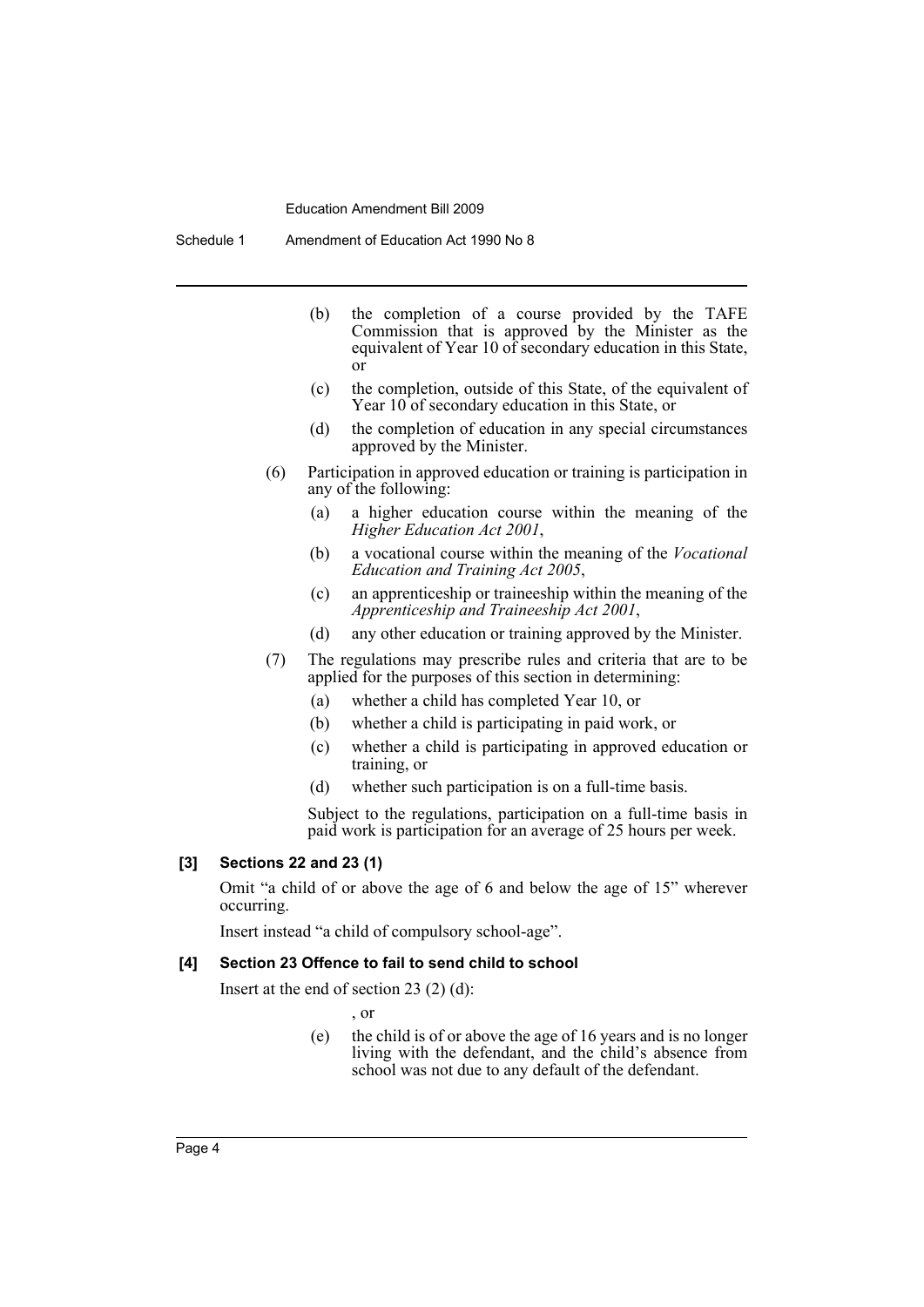Amendment of Education Act 1990 No 8 Schedule 1

#### **[5] Section 23 (3) (a1)**

Insert after section 23 (3) (a):

(a1) the child has written permission from the principal of a government school or registered non-government school, and from the director of a TAFE establishment, to enrol in a course referred to in section 21B (5) (b) and is so enrolled, or

#### **[6] Sections 122 (a) (i) and 123 (3) (b)**

Omit "the age of 15" wherever occurring. Insert instead "the age of 17".

#### **[7] Section 123 Evidence**

Insert at the end of section  $123$  (1) (c):

or

(d) a child has or has not, as at a day specified in the certificate, completed Year 10 of secondary education at the school,

#### **[8] Section 123 (4)**

Omit "the Director-General stating that, to the best of the Director-General's belief".

Insert instead "the Director-General or by an officer prescribed by the regulations stating that, to the best of the belief of the Director-General or officer".

#### **[9] Section 123 (5)**

Insert after section 123 (4):

- (5) In any proceedings under this Act for an offence against section 23 (1), a certificate purporting to be signed by the Director-General or by an officer prescribed by the regulations stating, to the best of the belief of the Director-General or officer, on any day specified in the certificate:
	- (a) whether or not a child has completed Year 10 of secondary education in this State, or
	- (b) whether or not specified education completed outside of the State is the equivalent of Year  $10$  of secondary education in this State,

is admissible in evidence and is prima facie evidence of the matters stated in the certificate.